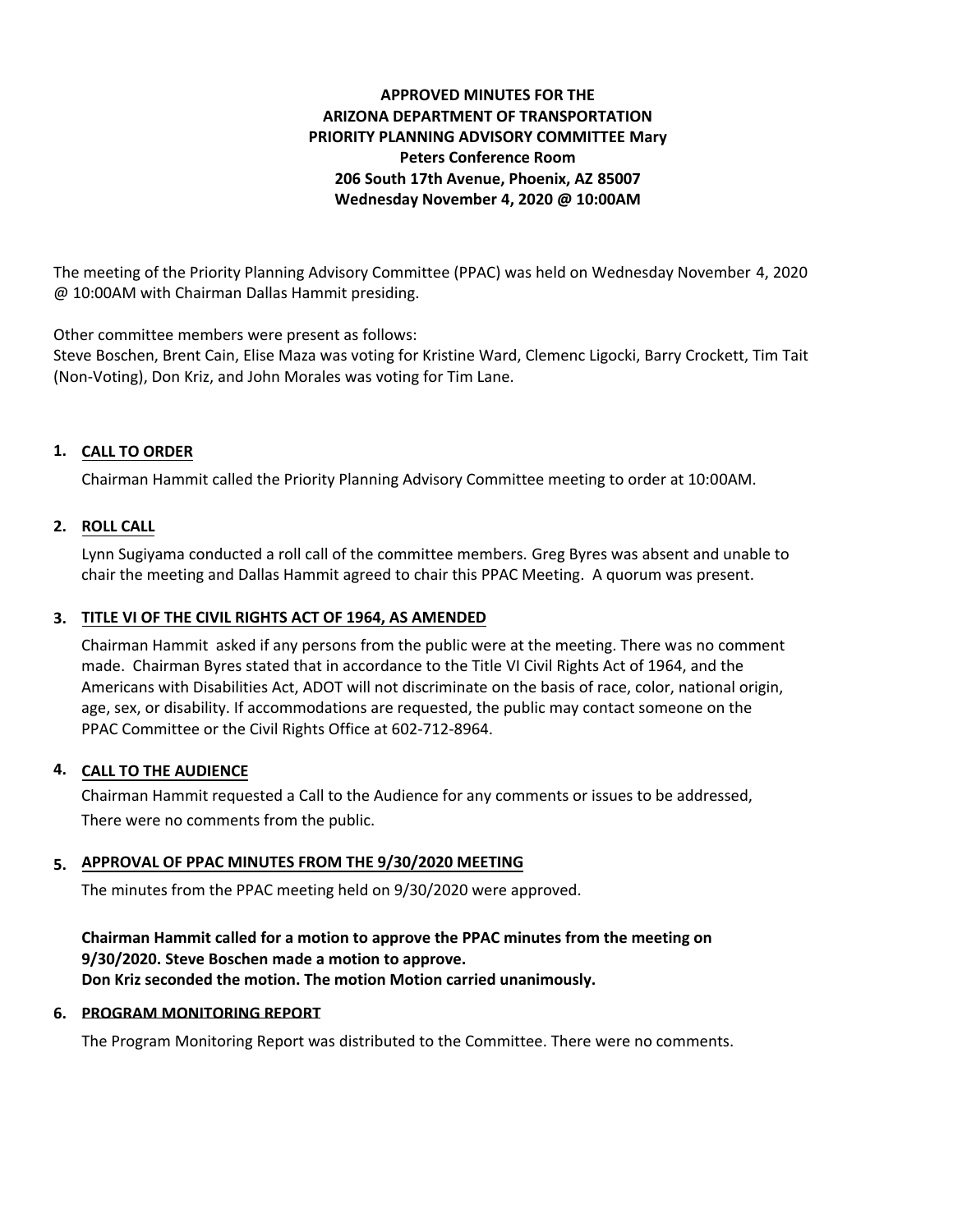### **2021-2025 TRANSPORTATION FACILITIES CONSTRUCTION: DISCUSSION AND POSSIBLE ACTION ON PROGRAM & PROJECT MODIFICATIONS**

| $7-1$ | Route & MP:                | $1-10 \omega$ MP 90                            |
|-------|----------------------------|------------------------------------------------|
|       | <b>Project Name:</b>       | 443rd Ave - E of Wintersburg Rd                |
|       | <b>Type of Work:</b>       | PAVEMENT REHABILITATION                        |
|       | County:                    | Maricopa                                       |
|       | District:                  | Southwest                                      |
|       | Schedule:                  |                                                |
|       | Project:                   | F034501D TIP#: 101684                          |
|       | <b>Project Manager:</b>    | Jennifer Acuna                                 |
|       | <b>Program Amount:</b>     | \$0                                            |
|       | <b>New Program Amount:</b> | \$416,000                                      |
|       | <b>Requested Action:</b>   | Establish new project.<br>Change project name. |

**Item 7-1 was presented by: Madhav Mundle**

**Chairman called for a motion to approve Item 7-1. Steve Boschen made the motion to approve. Clemenc Ligocki seconded the motion. Motion carried unanimously.**

**Discussion followed that the project in the Tentative FY 2021-2025 Five Year Transportation Facilities Construction Program was named W of Salome Rd - W of Tonapah (F034501D). However, Yuma District wanted to change the project name to 443rd Ave - E of Wintersburg Rd (F034501D) prior to the approval of the Final FY 2021-2025 Five Year Transportation Facilities Construction Program. Now that the FY 2021-2025 Five year Transportation Facilities Construction Program has been approved with the name change, it was agreed that the project can be approved as PPAC Only and does not need further approval from the State Transportation Board. Steve Boschen and Clem Ligocki amended their motion. PRB will be corrected to show W of Salome Rd - W of Tonapah to reflect the former name. Motion passed.**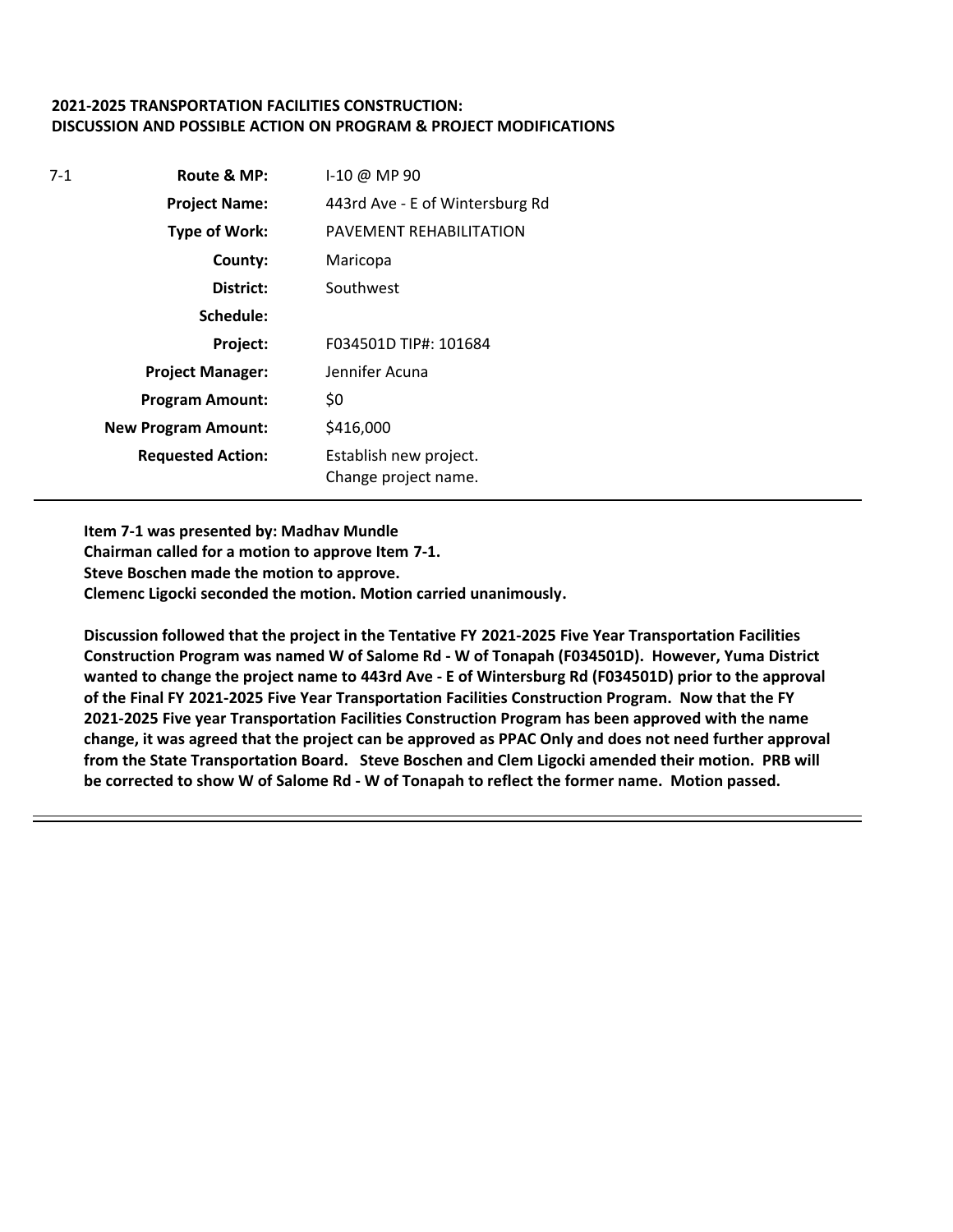| $7-2$ | Route & MP:                | I-40 @ MP 186                                              |
|-------|----------------------------|------------------------------------------------------------|
|       | <b>Project Name:</b>       | TRANSWESTERN RD - COSNINO RD                               |
|       | Type of Work:              | VARIABLE SPEED LIMIT SIGNS & SUPPORTING ITS INFRASTRUCTURE |
|       | County:                    | Coconino                                                   |
|       | District:                  | Northcentral                                               |
|       | Schedule:                  |                                                            |
|       | Project:                   | F028101D TIP#: 100997                                      |
|       | <b>Project Manager:</b>    | Michael Andazola                                           |
|       | <b>Program Amount:</b>     | \$563,000                                                  |
|       | <b>New Program Amount:</b> | \$637,000                                                  |
|       | <b>Requested Action:</b>   | Increase design budget, Change scope, Change Project Name. |
|       |                            |                                                            |

**Item 7-2 was presented by: Michael Andazola Chairman called for a motion to approve Item 7-2. Brent Cain made the motion to approve. Steve Boschen seconded the motion. Motion carried unanimously.**

| $7-3$ | Route & MP:                | Local Route                                           |
|-------|----------------------------|-------------------------------------------------------|
|       | <b>Project Name:</b>       | STOCKTON HILL RD; FOUNTAIN HILLS RD-W CEDAR CANYON DR |
|       | Type of Work:              | RUMBLE STRIPS (CENTER AND EDGELINE)                   |
|       | County:                    | Mohave                                                |
|       | District:                  |                                                       |
|       | Schedule:                  |                                                       |
|       | Project:                   | T027101D TIP#:<br>100500                              |
|       | <b>Project Manager:</b>    | Michael Andazola                                      |
|       | <b>Program Amount:</b>     | \$0                                                   |
|       | <b>New Program Amount:</b> | \$170,000                                             |
|       | <b>Requested Action:</b>   | <b>Establish Project</b>                              |

**Item 7-3 was presented by: Michael Andazola Chairman called for a motion to approve Item 7-3. Don Kriz made the motion to approve. Steve Boschen seconded the motion. Motion carried unanimously.**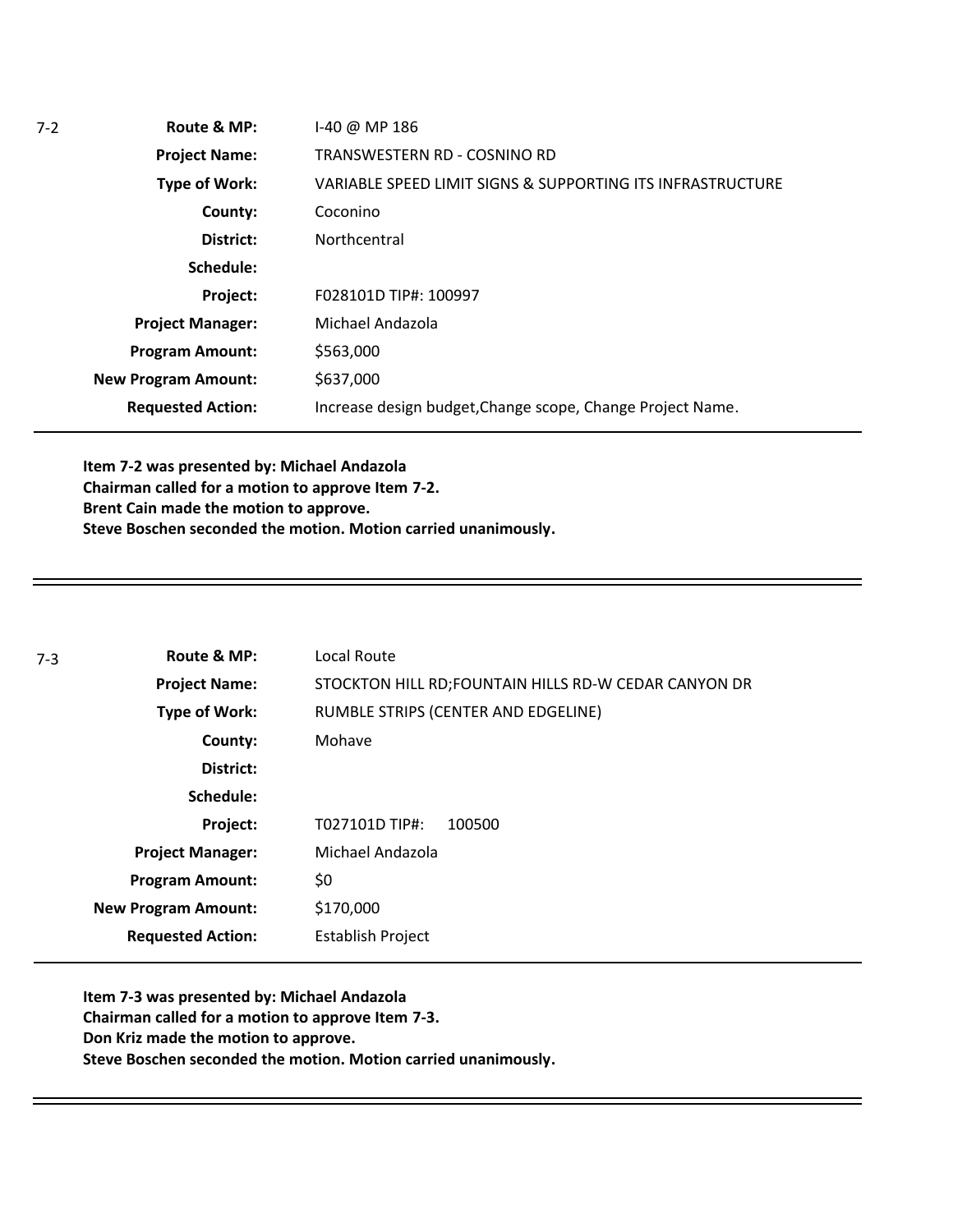**Route & MP: County: District: Schedule: Project Name: Type of Work: Project Manager: Project: Requested Action: New Program Amount: Program Amount:** US 60 @ MP 227.7 QUEEN CREEK BRIDGE CONSTRUCT BRIDGE REPLACEMENT Pinal Southeast H856601D TIP#: 100975 Tafwachi Katapa \$1,200,000 \$1,971,000 Increase Budget.

7-4

**Item 7-4 was presented by: Tricia Brown Chairman called for a motion to approve Item 7-4. Steve Boschen made the motion to approve. Don Kriz seconded the motion. Motion carried unanimously.**

**Route & MP: County: District: Schedule: Project Name: Type of Work: Project Manager: Project: Requested Action: New Program Amount:** 7-5 **Program Amount:** SR 73 @ MP 348.0 POST OFFICE CANYON BRIDGE CONSTRUCT BRIDGE REHABILITATION Navajo Northeast FY 2020 F010901C TIP#: 8810 Tricia Brown \$2,500,000 \$3,000,000 Increase budget. Change bid advertisement date.

**Item 7-5 was presented by: Tricia Brown Chairman called for a motion to approve Item 7-5. Steve Boschen made the motion to approve. Barry Crockett seconded the motion. Motion carried unanimously**